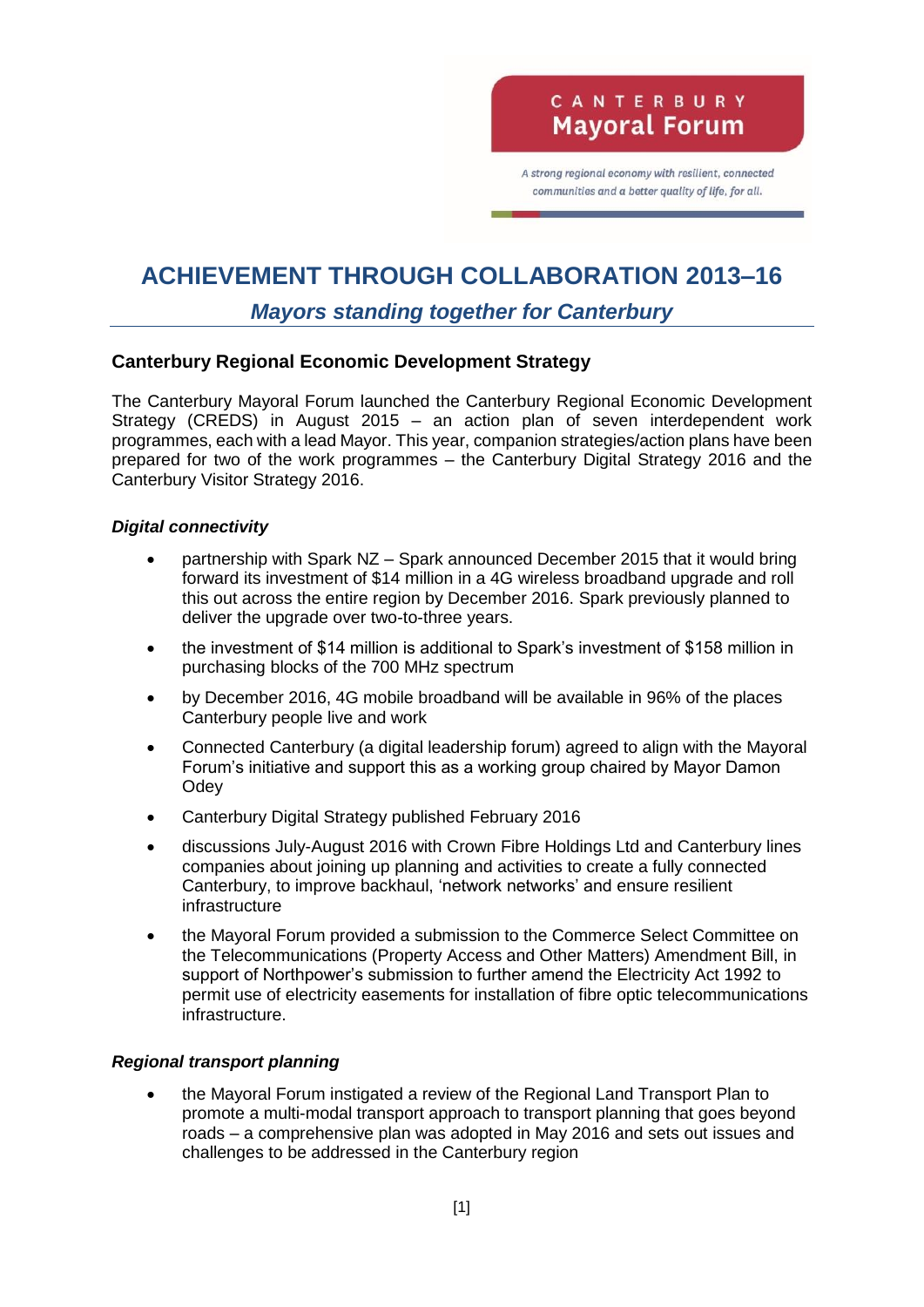- the Mayoral Forum engaged with transport organisations (New Zealand Transport Agency, KiwiRail, Lyttelton Port, PrimePort Timaru, Christchurch Airport, Timaru Airport, Road Transport Association, SB Global Logistics, Coda Group) to look at how we can improve the evidence base for transport planning and investment, and work commissioned to identify gaps and opportunities and a way forward
- Mayors encouraged a more collaborative approach to transport issues across the South Island. In response, a South Island Regional Transport Committee Chairs Group has been established, focused on advocacy on the Government Policy Statement on Transport 2018 and working together to improve freight and visitor transport. Environment Canterbury is providing secretariat support in the first year.

#### *Freshwater management, irrigation and value-added production*

- the Canterbury Water Management Strategy (CWMS) was an initiative of the Mayoral Forum – work programmes and initiatives proceed via the 10 zone committees and the regional committee and report quarterly to the Mayoral Forum
- CWMS work includes establishing environmental limits, identifying cost-effective storm water systems and ensuring consistent storm water management planning
- having listened to concerns of industry leaders in value-added production, the Mayoral Forum advocated for changes to how central government supports complex regional irrigation schemes – to prevent 'under-build' (that will merely meet current shareholders' irrigation needs), and ensure that schemes are built to a scale that enables long-term, sustainable water management and environmental restoration
- from 1 July 2016, responsibility for grant funding has shifted from the Ministry for Primary Industries to Crown Irrigation Investments Ltd, so there is end-to-end funding and support from a single entity to get irrigation schemes built as quickly and efficiently as possible.

#### *Education and training for a skilled workforce*

- a steering group of tertiary education institutions has worked to recover and increase the number of domestic and international students in Canterbury. International student enrolments in Canterbury increased by 13% to 10,547 enrolments in 2015 – an increase equal to the increase across the country as a whole (Canterbury has 8.4% of enrolments nationally).
- the steering group is developing an 'educational blueprint' and exploring options to develop new and modified courses in agricultural engineering and water management, to support precision agriculture and value-added production.

#### *Newcomer and migrant settlement*

- councils share information and resources they provide to newcomers.
- Mayors have engaged with central government on how best to support migrant workers, particularly those in rural Canterbury, retain skills in the region as the earthquake rebuild levels off, and provide a pathway to residence for long-term, temporary migrants currently residing in the South Island
- a group of Mayors has met with the Ambassador to The Philippines to discuss issues for migrant dairy workers, particularly in relation to primary healthcare and education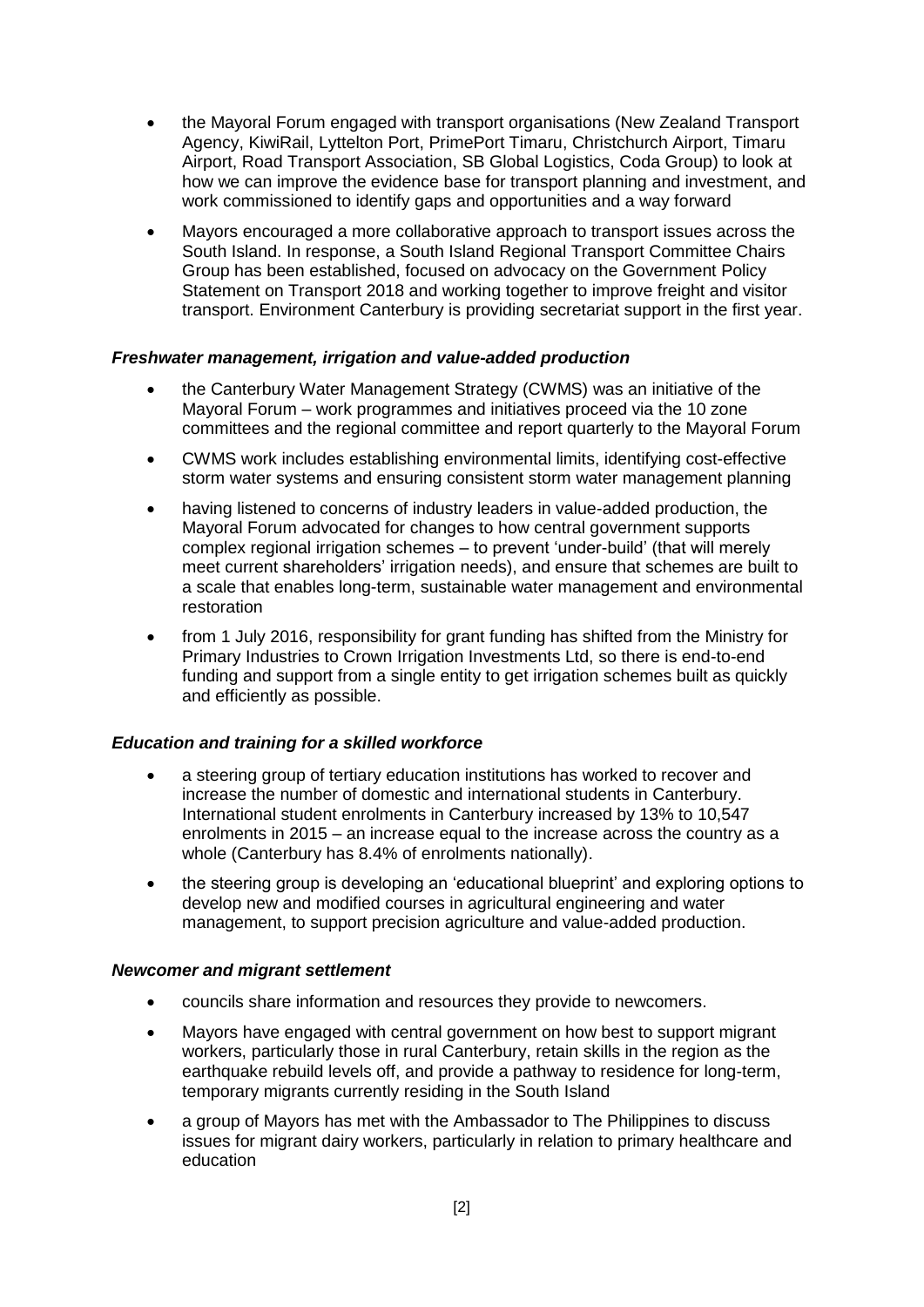CREDS partner the Canterbury Employers' Chamber of Commerce initiated the 'Start with a Smile' campaign focused on workplaces. Ashburton District Council has picked this programme up, will run it locally in September, and co-ordinate it with other districts in the region.

### *Visitor Strategy*

- it became a matter of urgency to keep abreast of rapid growth in visitor numbers during 2015–16
- the Mayoral Forum has worked with tourism organisations and the Consul-General of the People's Republic of China to share information and ideas and encourage councils and local businesses to 'get ready for China' and capitalise on direct flights (from December 2015) between Guangzhou and Christchurch on China Southern Airlines
- a Canterbury Visitor Strategy was published in April 2016
- in order to develop a consistent region-wide approach to freedom camping and identify common issues, the Forum established a working group and has developed an action plan
- councils have investigated potential hotel development sites to attract capital investment and support growth in tourism in Canterbury and are maintaining links to MBIE's 'Project Palace'
- a new agri-tourism venture (a 'paddock to plate' farm tour of the historic Longbeach Estate) has been established in mid-Canterbury as an action of the Canterbury Visitor Strategy 2016.

## **Other regional and sub-regional collaborations 2013–2016**

## **Regional collaborations**

#### *Co-ordinated submissions*

Wherever possible, Canterbury councils work together to develop joint submissions and speak with 'one strong Canterbury voice' on issues affecting Canterbury. Submissions have been made on:

- 2014 Local Government Amendment Act 2002 Amendment Bill
- Heritage New Zealand Pouhere Taonga draft statutory policies
- proposed changes to the NPS on Freshwater Management
- Resource Legislation Amendment Bill
- NPS on Urban Development
- 2016 Local Government Act 2002 Amendment Bill (No 2)
- Telecommunications (Property Access and Other Matters) Amendment Bill
- Fire and Emergency New Zealand Bill
- regulations to support the Fire and Emergency New Zealand Bill.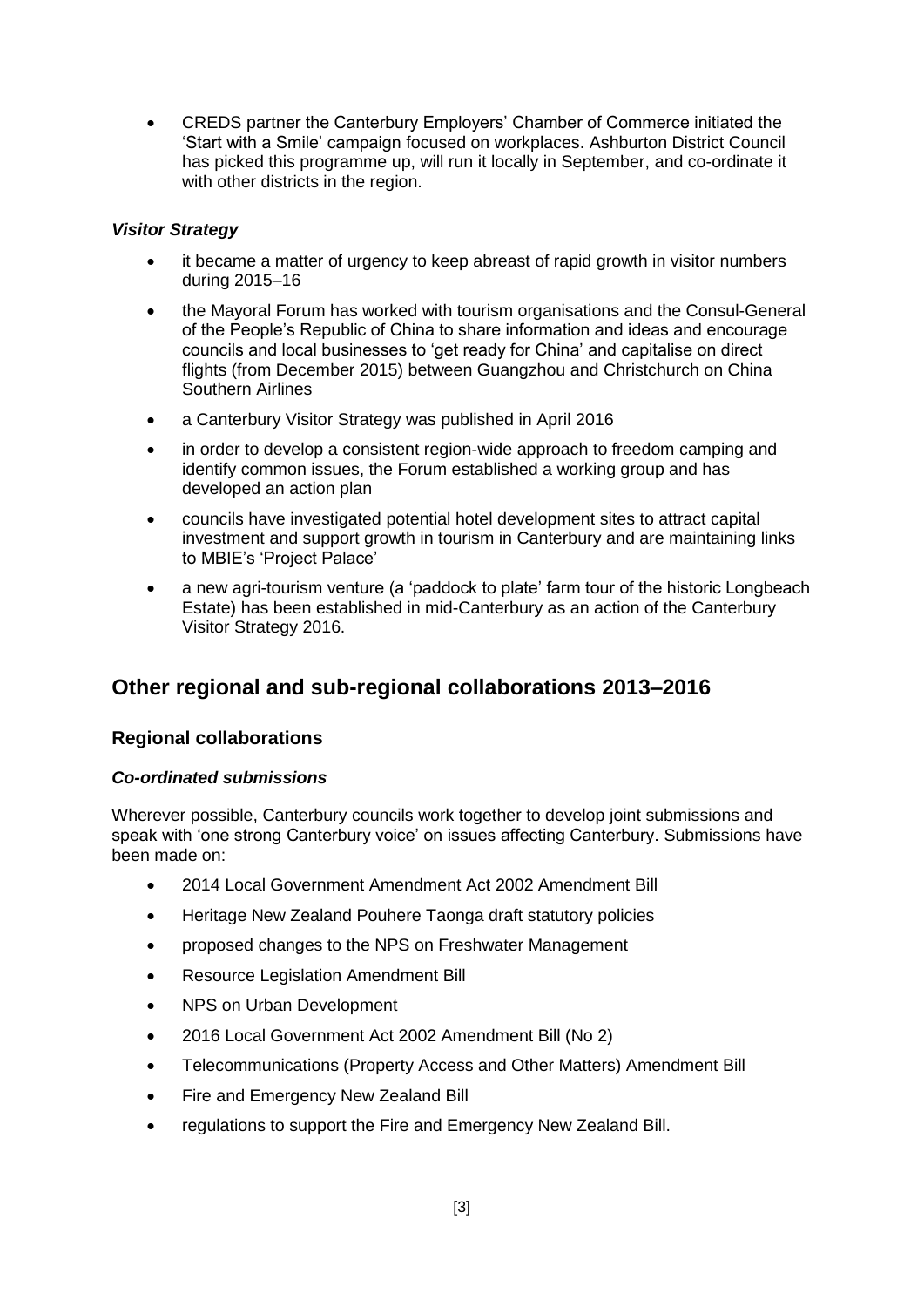Councils are also working jointly on Next Steps for Freshwater, the National Environmental Standards for Plantation Forestry, National Environmental Standards for Contaminants in Soil and Air Quality, and the National Policy Statement for Aquaculture.

#### *Collaboration with Heritage New Zealand*

The region collaborated with a view to promoting the Heritage New Zealand Pouhere Taonga Act and the availability of advice. It made a joint submission to the Heritage New Zealand Pouhere Taonga on its draft statutory policies, and organised a symposium with Heritage New Zealand in October 2015.

#### *Population project*

A region-wide demographic analysis was completed, in association with Statistics NZ, and a web presence created, on population and migration dynamics and used to inform infrastructure strategies and Long-Term Plans (LTPs).

#### *Regional economic indicators*

Agreement was reached to create a set of regional economic indicators, with the support of the Canterbury Development Corporation, to help monitor the extent to which the Mayoral Forum's objectives in the CREDS are being achieved over time.

#### *Significance and Engagement Policies*

All participating councils agreed in April 2014 on the value of a common approach to Significance and Engagement Policies. The draft policies were created following a number of workshops that saw the Office of the Auditor-General attend and provide advice following the 2014 Local Government Act amendments.

#### *Infrastructure / asset management*

A sub-group to develop consistency around asset management, infrastructure strategies and 2015–2025 LTPs was established in 2014. There is strong support for consistent systems among the region's councils and potential for a centralised database and opportunities to share information and knowledge.

#### *Review of public transport in greater Christchurch*

The Mayoral Forum initiated a review of public transport governance – the outcome was establishment of a Joint Committee for Greater Christchurch.

#### *Rating and valuation services review*

Ernst & Young (EY) was engaged by Canterbury councils to evaluate opportunities to work together on rating and valuation processes. A project working party has been formed to work with EY through a three-phase project process.

#### *Strategic assessment of the case for change: 3 Waters and Transport*

The Forum has initiated investigation of opportunities for shared services in the management of 3 waters (drinking water, waste water, storm water) and transport, using the Treasury's Better Business Case framework.